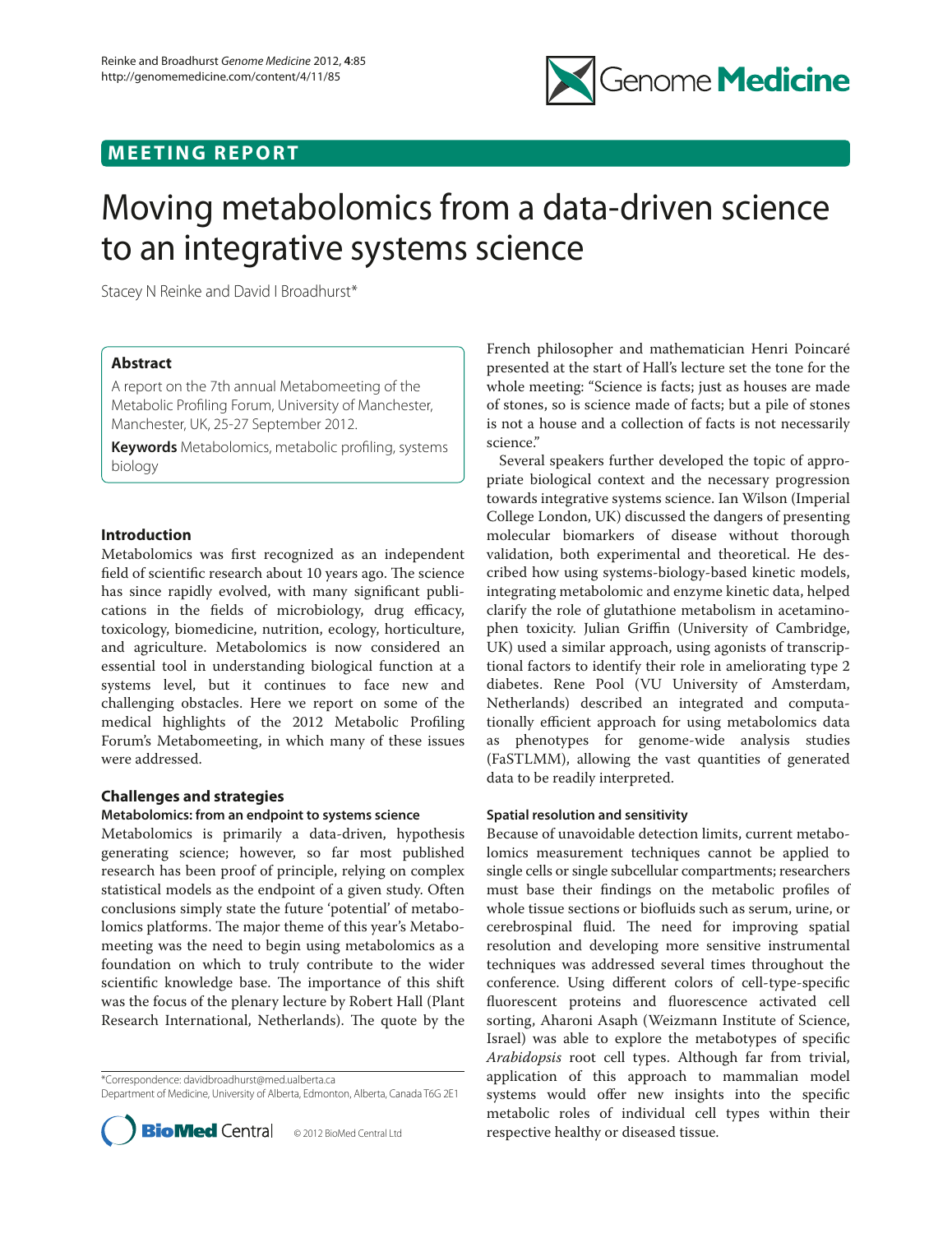To properly use such a strategy, analysis of minute samples must also be possible. Current analytical techniques are too insensitive to provide metabolomic analysis of samples as small as a few microliters or nanoliters. The inability to analyze microscopic intact tissue biopsies remains a major obstacle in effectively using personalized medicine strategies. Alan Wong (CEA Sarclay, France) has addressed this need by developing a technique for high-resolution magic angle spinning (MAS) nuclear magnetic resonance spectroscopy of nanoliter sample sizes. Using a solenoid micro-coil that can be wirelessly excited by and detected with a conventional MAS probe, Wong was able improve instrument sensitivity 17-fold. This could, theoretically, enable the researcher to quantify a much lower abundance of metabolites, such as that found in limited-volume samples in biofluids or tissue samples from animal models. Nick Lockyer (University of Manchester, UK) discussed the ability to obtain chemically derived two-dimensional and threedimensional images of cells and tissues using secondary ion mass spectrometry (SIMS); while still a developing technique, this provides the spatial resolution necessary to move towards subcellular metabolomics.

# **Data analysis and metabolite identification**

This year's discussions regarding the computational aspects of metabolomic research shifted away from the usual topic of novel statistical methods, and instead focused on the pressing need for improvements in metabolite identification and database curation. Rainer Breitling (University of Glasgow, UK) described recent developments with mzMatch, a flexible command-line tool for the processing, filtering, and annotation of mass spectrometry data. Carsten Kuhl (Leibniz Institute of Plant Biochemistry, Germany) described an alternative approach to feature detection and annotation based on the popular XCMS software package. This new set of tools, called CAMERA, allows rapid high-throughput analysis of liquid chromatography mass spectrometry (LC-MS) data, automating many feature-grouping and annotation tasks that until recently required manual inspection.

Publicly available data repositories are essential if metabolomics is to gain credibility within the larger scientific community. Reza Salek (EBI, UK) presented an overview of one such repository, MetaboLights, supported by the European Molecular Biology Laboratory (EMBL). MetaboLights is a database for metabolomics experiments and information derived from them. The database is cross-species, cross-technique and covers metabolite structures and their reference spectra as well as their biological roles, locations and concentrations, and experimental data from metabolic experiments.

# **Scientific advances using metabolomics as a tool Food and nutrition**

Plant products are integral in our diets and thus human health. Benzoxazinoids are secondary plant metabolites known to have a role in host immune response that have recently been found in whole grain and baking products. Relationships such as these have prompted the food industry to respond with claims of health benefits to increase product sales. However, our bodies do not process every plant product in the same way. Khem Bahadur Adhikari (Aarhus University, Denmark) measured benzoxazinoid derivatives using a pig model exposed to different cereals. He found that the fecal metabolome provided information on digestibility of each cereal, whereas plasma and urine metabolomes were indicative of metabolism and excretion of these products. This study highlights the need for greater exploration of how foods are incorporated into the body in addition to their own composition.

The quest for establishing relationships between food and health continues at the consumer level; exposure level and frequency are two critical factors dictating this relationship. However, it is extremely difficult to determine causal relationships between food consumption and health effects. As Amanda Lloyd (Aberystwyth University, UK) highlighted, conventional methods of determining dietary exposure rely too heavily on questionnaires that are subject to participant interpretation and are therefore subject to error. Lloyd, with the rest of John Draper's group, discovered that the consumption frequency of several food groups could be determined from urine composition. Continuation of this study will help define habitual diet patterns so that their effect on health can be more effectively explored.

Quality assurance is another important aspect in the food industry. Although spoilage of certain foods leads to nothing more than an unpleasant taste, that of others can cause serious illness. As George Nychas (Agricultural University of Athens, Greece) emphasized, relying on molecular methods to detect microbial presence in food is a time-consuming task that requires a high level of expertise. Using gas chromatography (GC)-MS and high performance liquid chromatography (HPLC), Nychas' group was able to determine freshness of beef and table olives with a correct classification rate of over 80%.

# **Human disease and drug development**

Discussions of disease at the meeting focused largely on lipid metabolism. Insulin resistance and type II diabetes have become global health concerns. Julian Griffin (University of Cambridge, UK) discussed two rare inherited disorders causing insulin resistance, lipodystrophy and insulin receptoropathies, and revealed the critical role of lipid metabolism and the body's response to nutrient